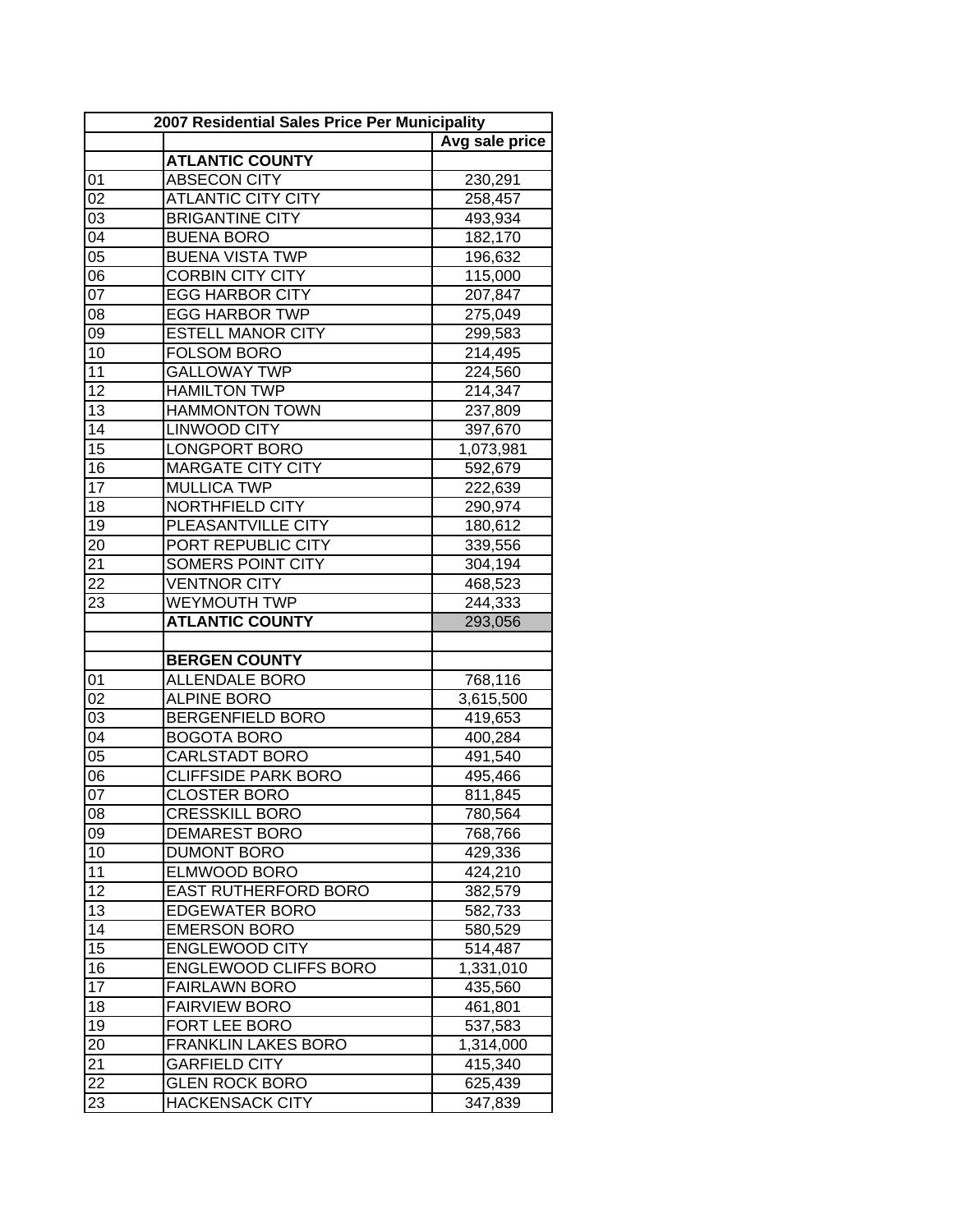| 24              | <b>HARRINGTON PARK BORO</b>   | 658,378   |
|-----------------|-------------------------------|-----------|
| 25              | <b>HASBROUCK HEIGHTS BORO</b> | 459,335   |
| 26              | <b>HAWORTH BORO</b>           | 768,532   |
| 27              | <b>HILLSDALE BORO</b>         | 539,212   |
| 28              | <b>HO-HO-KUS BORO</b>         | 850,421   |
| 29              | <b>LEONIA BORO</b>            | 537,840   |
| 30              | <b>LITTLE FERRY BORO</b>      | 377,281   |
| 31              | <b>LODI BORO</b>              | 420,178   |
| 32              | <b>LYNDHURST TWP</b>          | 436,218   |
| 33              | <b>MAHWAH TWP</b>             | 569,532   |
| 34              | MAYWOOD BORO                  | 437,827   |
| $3\overline{5}$ | <b>MIDLAND PARK BORO</b>      | 495,770   |
| 36              | MONTVALE BORO                 | 677,732   |
| 37              | MOONACHIE BORO                | 476,640   |
| 38              | <b>NEW MILFORD BORO</b>       | 436,998   |
| 39              | <b>NORTH ARLINGTON BORO</b>   | 430,971   |
| 40              | NORTHVALE BORO                | 530,345   |
| 41              | NORWOOD BORO                  | 842,386   |
| 42              | <b>OAKLAND BORO</b>           | 561,006   |
| 43              | OLD TAPPAN BORO               | 959,796   |
| 44              | ORADELL BORO                  | 619,471   |
| 45              | PALISADES PARK BORO           | 564,510   |
| 46              | PARAMUS BORO                  | 646,769   |
| 47              | PARK RIDGE BORO               | 658,464   |
| 48              | <b>RAMSEY BORO</b>            | 558,860   |
| 49              | RIDGEFIELD BORO               | 554,293   |
| 50              | RIDGEFIELD PARK VILLAGE       | 397,881   |
| 51              | RIDGEWOOD VILLAGE             | 826,426   |
| $\overline{52}$ | <b>RIVEREDGE BORO</b>         | 527,867   |
| 53              | RIVERVALE TWP                 | 672,474   |
| 54              | ROCHELLE PARK TWP             | 414,341   |
| $\overline{55}$ | <b>ROCKLEIGH BORO</b>         | 2,400,000 |
| 56              | RUTHERFORD BORO               | 447,438   |
| 57              | SADDLE BROOK TWP              | 438,476   |
| 58              | SADDLE RIVER BORO             | 2,160,823 |
| 59              | SOUTH HACKENSACK TWP          | 423,850   |
| 60              | <b>TEANECK TWP</b>            | 463,337   |
| 61              | TENAFLY BORO                  | 947,932   |
| 62              | TETERBORO BORO                | N/A       |
| 63              | UPPER SADDLE RIVER BORO       | 1,078,085 |
| 64              | <b>WALDWICK BORO</b>          | 461,382   |
| 65              | <b>WALLINGTON BORO</b>        | 446,275   |
| 66              | <b>WASHINGTON TWP</b>         | 559,874   |
| 67              | WESTWOOD BORO                 | 480,336   |
| 68              | WOODCLIFF LAKE BORO           | 924,055   |
| 69              | WOOD-RIDGE BORO               | 428,020   |
| 70              | <b>WYCKOFF TWP</b>            | 742,123   |
|                 | <b>BERGEN COUNTY</b>          | 576,809   |
|                 |                               |           |
|                 | <b>BURLINGTON COUNTY</b>      |           |
| 01              | <b>BASS RIVER TWP</b>         | 269,142   |
| 02              | <b>BEVERLY CITY</b>           | 175,657   |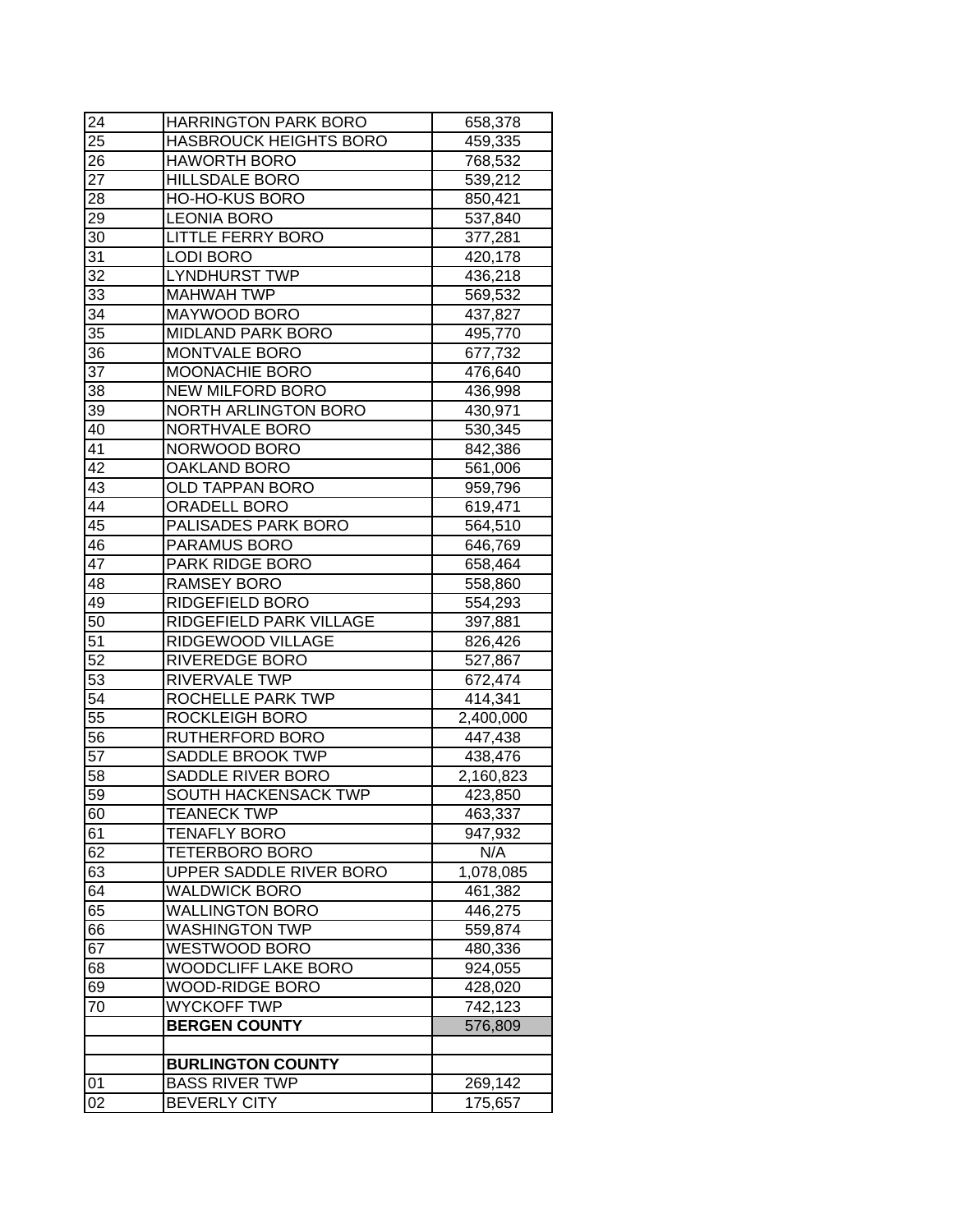| 03 | <b>BORDENTOWN CITY</b>    | 224,253 |
|----|---------------------------|---------|
| 04 | <b>BORDENTOWN TWP</b>     | 319,144 |
| 05 | <b>BURLINGTON CITY</b>    | 177,721 |
| 06 | <b>BURLINGTON TWP</b>     | 293,922 |
| 07 | <b>CHESTERFIELD TWP</b>   | 467,300 |
| 08 | <b>CINNAMINSON TWP</b>    | 296,763 |
| 09 | <b>DELANCO TWP</b>        | 246,090 |
| 10 | <b>DELRAN TWP</b>         | 277,542 |
| 11 | <b>EASTAMPTON TWP</b>     | 273,405 |
| 12 | <b>EDGEWATER PARK TWP</b> | 191,206 |
| 13 | <b>EVESHAM TWP</b>        | 290,273 |
| 14 | FIELDSBORO BORO           | 205,003 |
| 15 | <b>FLORENCE TWP</b>       | 206,599 |
| 16 | <b>HAINESPORT TWP</b>     | 315,523 |
| 17 | <b>LUMBERTON TWP</b>      | 319,119 |
| 18 | <b>MANSFIELD TWP</b>      | 325,616 |
| 19 | <b>MAPLE SHADE TWP</b>    | 193,454 |
| 20 | <b>MEDFORD TWP</b>        | 399,482 |
| 21 | <b>MEDFORD LAKES BORO</b> | 304,964 |
| 22 | <b>MOORESTOWN TWP</b>     | 535,834 |
| 23 | <b>MOUNT HOLLY TWP</b>    | 188,853 |
| 24 | <b>MOUNT LAUREL TWP</b>   | 260,330 |
| 25 | NEW HANOVER TWP           | 355,000 |
| 26 | <b>NORTH HANOVER TWP</b>  | 406,422 |
| 27 | PALMYRA BORO              | 197,959 |
| 28 | PEMBERTON BORO            | 207,675 |
| 29 | PEMBERTON TWP             | 198,333 |
| 30 | <b>RIVERSIDE TWP</b>      | 195,453 |
| 31 | <b>RIVERTON BORO</b>      | 274,577 |
| 32 | <b>SHAMONG TWP</b>        | 411,410 |
| 33 | <b>SOUTHAMPTON TWP</b>    | 248,722 |
| 34 | SPRINGFIELD TWP           | 373,300 |
| 35 | <b>TABERNACLE TWP</b>     | 354,637 |
| 36 | <b>WASHINGTON TWP</b>     | 293,250 |
| 37 | <b>WESTAMPTON TWP</b>     | 264,015 |
| 38 | <b>WILLINGBORO TWP</b>    | 191,746 |
| 39 | <b>WOODLAND TWP</b>       | 254,073 |
| 40 | <b>WRIGHTSTOWN BORO</b>   | N/A     |
|    | <b>BURLINGTON COUNTY</b>  | 271,286 |
|    |                           |         |
|    | <b>CAMDEN COUNTY</b>      |         |
| 01 | <b>AUDUBON BORO</b>       | 214,821 |
| 02 | <b>AUDUBON PARK BORO</b>  | N/A     |
| 03 | <b>BARRINGTON BORO</b>    | 230,235 |
| 04 | <b>BELLMAWR BORO</b>      | 172,146 |
| 05 | <b>BERLIN BORO</b>        | 276,834 |
| 06 | <b>BERLIN TWP</b>         | 198,453 |
| 07 | <b>BROOKLAWN BORO</b>     | 140,947 |
| 08 | <b>CAMDEN CITY</b>        | 51,725  |
| 09 | CHERRY HILL TWP           | 284,799 |
| 10 | CHESILHURST BORO          | 160,203 |
| 11 | <b>CLEMENTON BORO</b>     | 142,460 |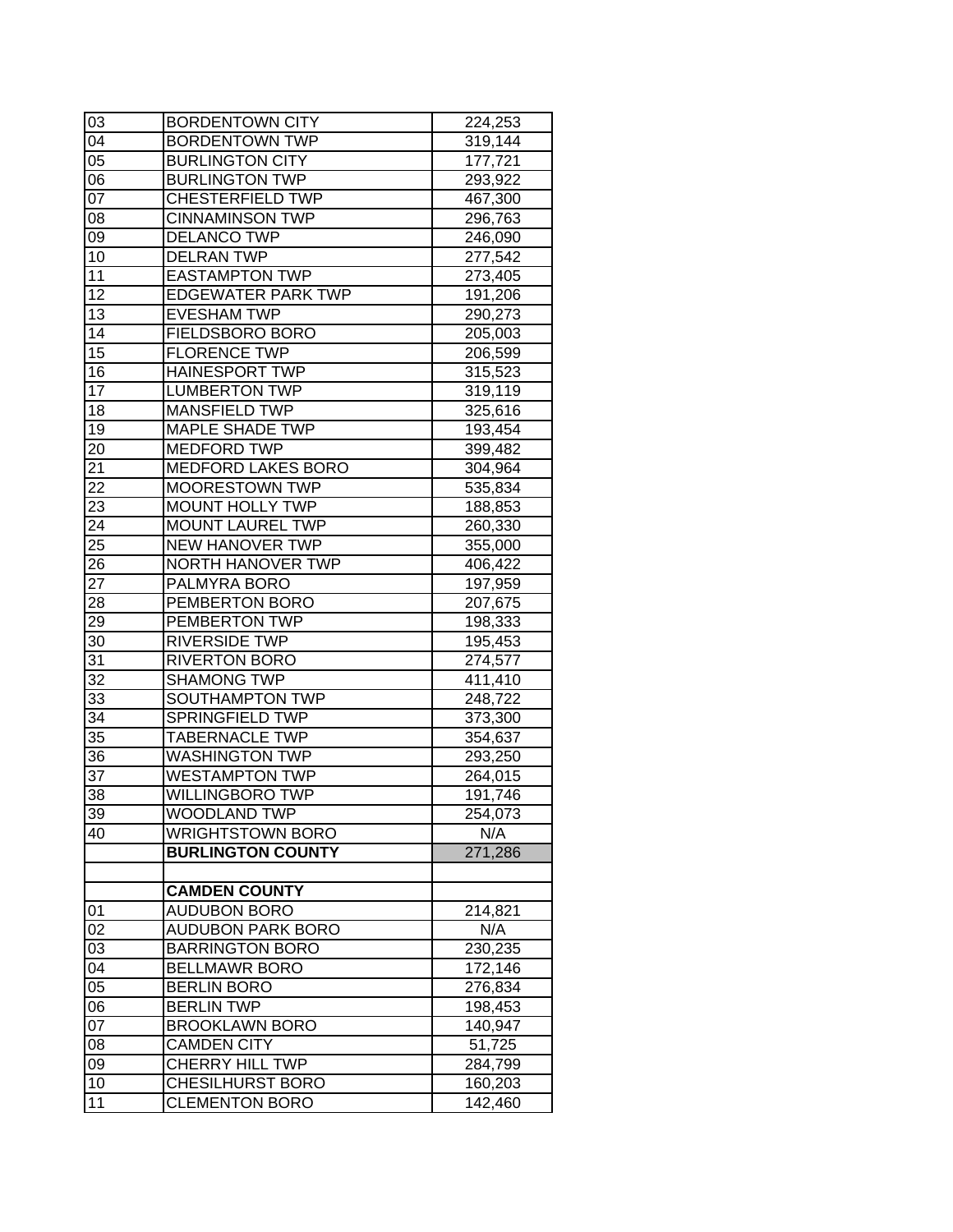| 12              | COLLINGSWOOD BORO          | 238,581            |
|-----------------|----------------------------|--------------------|
| 13              | <b>GIBBSBORO BORO</b>      | 248,225            |
| 14              | <b>GLOUCESTER CITY</b>     | 130,954            |
| $\overline{15}$ | <b>GLOUCESTER TWP</b>      | 205,628            |
| $\overline{16}$ | <b>HADDON TWP</b>          | 245,994            |
| 17              | <b>HADDONFIELD BORO</b>    | 486,567            |
| 18              | <b>HADDON HEIGHTS BORO</b> | 259,309            |
| 19              | HI-NELLA BORO              | 171,667            |
| 20              | <b>LAUREL SPRINGS BORO</b> | 195,444            |
| 21              | <b>LAWNSIDE BORO</b>       | 160,164            |
| 22              | <b>LINDENWOLD BORO</b>     | 133,209            |
| 23              | MAGNOLIA BORO              | 177,758            |
| $2\overline{4}$ | MERCHANTVILLE BORO         | 230,305            |
| 25              | <b>MOUNT EPHRAIN BORO</b>  | 178,912            |
| 26              | OAKLYN BORO                | 204,967            |
| 27              | PENNSAUKEN TWP             | 176,706            |
| 28              | PINE HILL BORO             | 175,929            |
| 29              | PINE VALLEY BORO           | N/A                |
| 30              | <b>RUNNEMEDE BORO</b>      | 193,412            |
| 31              | SOMERDALE BORO             | 167,946            |
| 32              | <b>STRATFORD BORO</b>      | 206,117            |
| 33              | <b>TAVISTOCK BORO</b>      | N/A                |
| 34              | <b>VOORHEES TWP</b>        | 346,511            |
| 35              | <b>WATERFORD TWP</b>       | 211,085            |
| 36              | <b>WINSLOW TWP</b>         | 199,260            |
| 37              | WOODLYNNE BORO             | 118,071            |
|                 |                            |                    |
|                 |                            |                    |
|                 | <b>CAMDEN COUNTY</b>       | 215,518            |
|                 | <b>CAPE MAY COUNTY</b>     |                    |
| 01              | <b>AVALON BORO</b>         | 1,690,302          |
| $0\overline{2}$ | <b>CAPE MAY CITY</b>       | 731,631            |
| 03              | <b>CAPE MAY POINT BORO</b> | 908,000            |
| 04              | <b>DENNIS TWP</b>          | 304,334            |
| $0\overline{5}$ | <b>LOWER TWP</b>           | 294,329            |
| 06              | <b>MIDDLE TWP</b>          | 338,181            |
| 07              | NORTH WILDWOOD CITY        | 352,329            |
| 08              | <b>OCEAN CITY CITY</b>     | 633,972            |
| 09              | <b>SEA ISLE CITY CITY</b>  | 704,404            |
| 10              | <b>STONE HARBOR BORO</b>   | 1,615,474          |
| 11              | UPPER TWP                  | 330,357            |
| 12              | <b>WEST CAPE MAY BORO</b>  | 535,500            |
| 13              | WEST WILDWOOD BORO         | 313,956            |
| 14              | <b>WILDWOOD CITY</b>       | 338,671            |
| 15              | <b>WILDWOOD CREST BORO</b> | 438,108            |
| 16              | <b>WOODBINE BORO</b>       | 269,000            |
|                 | <b>CAPE MAY COUNTY</b>     | 631,065            |
|                 |                            |                    |
|                 | <b>CUMBERLAND COUNTY</b>   |                    |
| 01              | <b>BRIDGETON CITY</b>      | 100,170            |
| 02              | <b>COMMERCIAL TWP</b>      | 99,658             |
| 03              | <b>DEERFIELD TWP</b>       | 175,000<br>174,032 |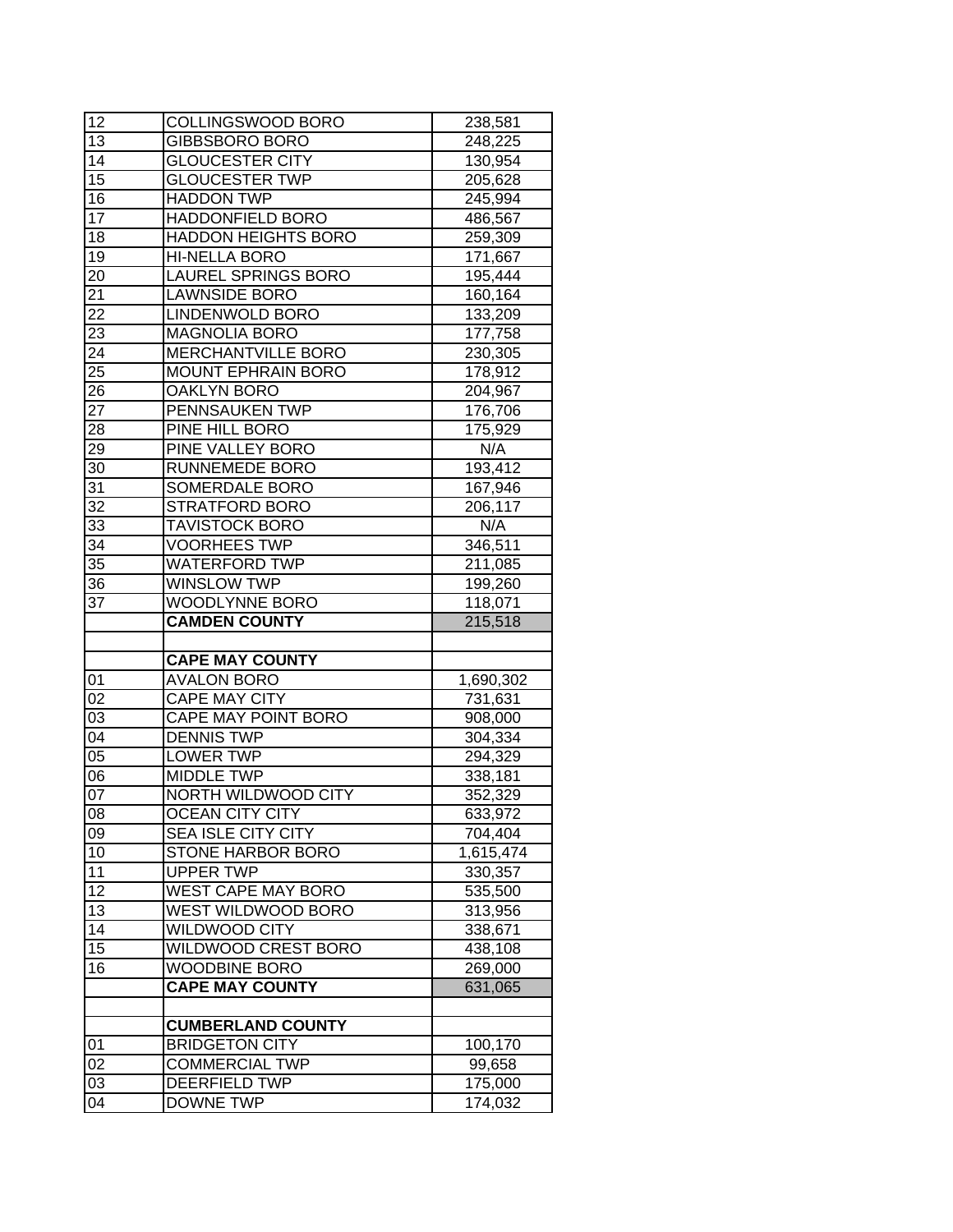| 05 | <b>FAIRFIELD TWP</b>            | 157,107   |
|----|---------------------------------|-----------|
| 06 | <b>GREENWICH TWP</b>            | 186,700   |
| 07 | <b>HOPEWELL TWP</b>             | 192,356   |
| 08 | LAWRENCE TWP                    | 158,405   |
| 09 | <b>MAURICE RIVER TWP</b>        | 160,809   |
| 10 | <b>MILLVILLE CITY</b>           | 157,095   |
| 11 | SHILOH BORO                     | 139,750   |
| 12 | <b>STOW CREEK TWP</b>           | 93,333    |
| 13 | UPPER DEERFIELD TWP             | 199,490   |
| 14 | <b>VINELAND CITY</b>            | 190,953   |
|    | <b>CUMBERLAND COUNTY</b>        | 164,932   |
|    |                                 |           |
|    | <b>ESSEX COUNTY</b>             |           |
| 01 | <b>BELLEVILLE TWP</b>           | 339,228   |
| 02 | <b>BLOOMFIELD TWP</b>           | 366,575   |
| 03 | <b>CALDWELL TWP</b>             | 444,948   |
| 04 | CEDAR GROOVE TWP                | 549,343   |
| 05 | <b>EAST ORANGE CITY</b>         | 274,639   |
| 06 | <b>ESSEX FELLS TWP</b>          | 1,075,775 |
| 07 | <b>FAIRFIELD TWP</b>            | 565,818   |
| 08 | <b>GLEN RIDGE TWP</b>           | 634,569   |
| 09 | <b>IRVINGTON TWP</b>            | 280,114   |
| 10 | <b>LIVINGSTON TWP</b>           | 632,283   |
| 11 | MAPLEWOOD TWP                   | 508,657   |
| 12 | <b>MILLBURN TWP</b>             | 1,166,082 |
| 13 | <b>MONTCLAIR TWP</b>            | 651,475   |
| 14 | <b>NEWARK CITY</b>              | 333,681   |
| 15 | <b>NORTH CALDWELL TWP</b>       | 828,440   |
| 16 | <b>NUTLEY TWP</b>               | 403,799   |
| 17 | <b>ORANGE CITY TWP</b>          | 292,879   |
| 18 | <b>ROSELAND BORO</b>            | 602,071   |
| 19 | <b>SOUTH ORANGE VILLAGE TWP</b> | 616,026   |
| 20 | <b>VERONA BORO TWP</b>          | 440,835   |
| 21 | <b>WEST CALDWELL TWP</b>        | 478,940   |
| 22 | <b>WEST ORANGE TWP</b>          | 447,426   |
|    | <b>ESSEX COUNTY</b>             | 430,962   |
|    |                                 |           |
|    | <b>GLOUCESTER COUNTY</b>        |           |
| 01 | <b>CLAYTON BORO</b>             | 183,496   |
| 02 | DEPTFORD TWP                    | 213,745   |
| 03 | <b>EAST GREENWICH TWP</b>       | 298,836   |
| 04 | <b>ELK TWP</b>                  | 280,125   |
| 05 | <b>FRANKLIN TWP</b>             | 233,015   |
| 06 | <b>GLASSBORO BORO</b>           | 209,287   |
| 07 | <b>GREENWICH TWP</b>            | 196,512   |
| 08 | <b>HARRISON TWP</b>             | 370,494   |
| 09 | <b>LOGAN TWP</b>                | 231,770   |
| 10 | <b>MANUTA TWP</b>               | 235,176   |
| 11 | <b>MONROE TWP</b>               | 237,723   |
| 12 | NATIONAL PARK BORO              | 173,757   |
| 13 | <b>NEWFIELD BORO</b>            | 197,122   |
| 14 | PAULSBORO BORO                  | 130,774   |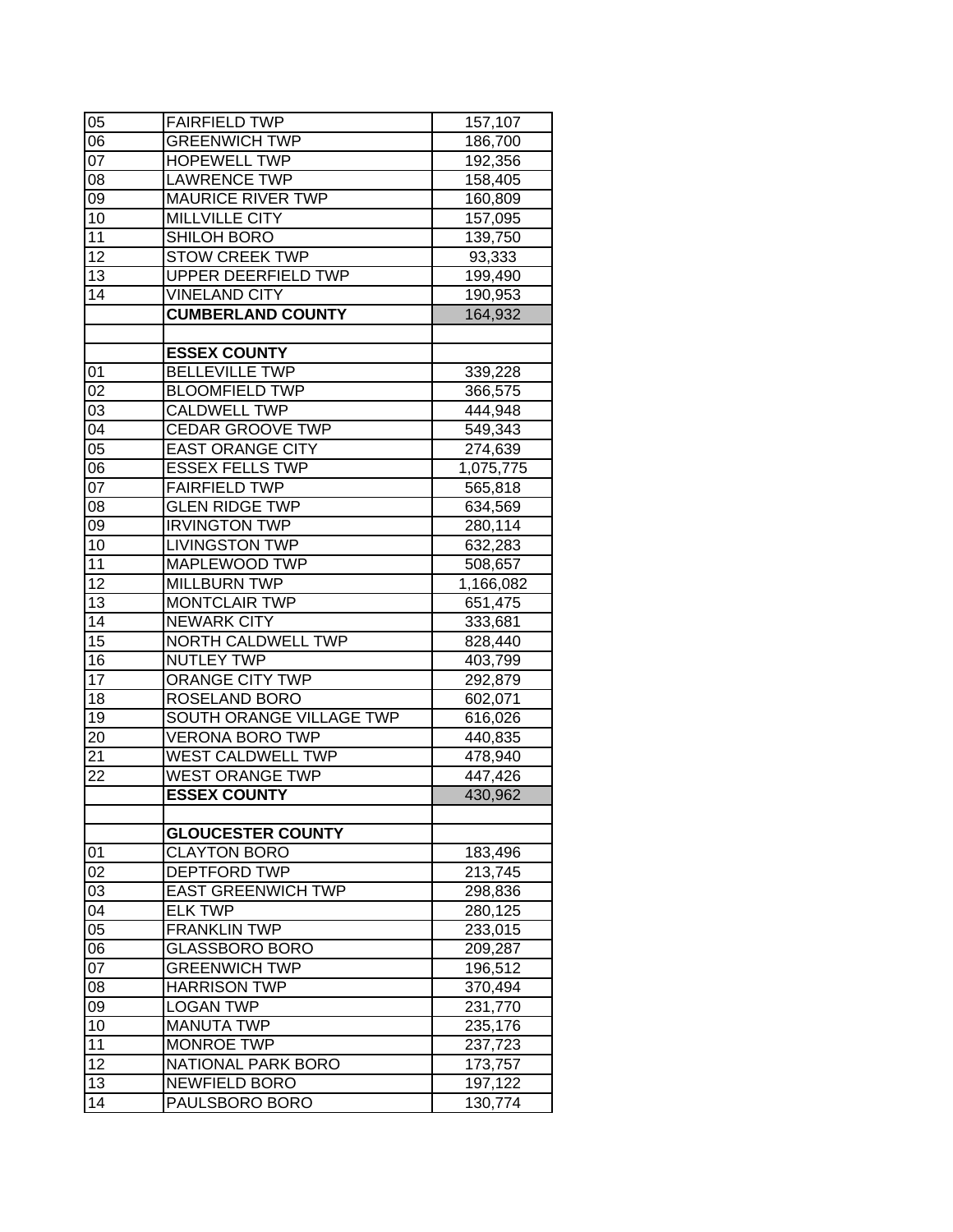| 15              | PITMAN BORO                                  | 207,456        |
|-----------------|----------------------------------------------|----------------|
| 16              | <b>SOUTH HARRISON TWP</b>                    | 369,032        |
| $1\overline{7}$ | SWEDESBORO BORO                              | 206,050        |
| 18              | <b>WASHINGTON TWP</b>                        | 253,848        |
| 19              | <b>WENONAH BORO</b>                          | 304,207        |
| 20              | WEST DEPTFORD TWP                            | 218,630        |
| 21              | <b>WESTVILLE BORO</b>                        | 161,319        |
| 22              | <b>WOODBURY CITY</b>                         | 175,814        |
| 23              | <b>WOODBURY HEIGHTS BORO</b>                 | 227,297        |
| 24              | WOOLWICH TWP                                 | 397,094        |
|                 | <b>GLOUCESTER COUNTY</b>                     | 236,906        |
|                 |                                              |                |
|                 | <b>HUDSON COUNTY</b>                         |                |
| 01              | <b>BAYONNE CITY</b>                          | 382,367        |
| 02              | <b>EAST NEWARK BORO</b>                      | 422,008        |
| 03              | <b>GUTTENBERG TOWN</b>                       | 446,956        |
| 04              | <b>HARRISON TOWN</b>                         | 377,143        |
| 05              | <b>HOBOKEN CITY</b>                          | 557,016        |
| 06              | <b>JERSEY CITY CITY</b>                      | 361,338        |
| 07              | <b>KEARNY TOWN</b>                           | 385,178        |
| 08              | <b>NORTH BERGEN TWP</b>                      | 403,163        |
| 09              | <b>SECAUCUS TOWN</b>                         | 434,900        |
| 10              | <b>UNION CITY CITY</b>                       | 390,134        |
| 11              | <b>WEEHAWKEN TWP</b>                         | 578,821        |
| 12              | <b>WEST NEW YORK TOWN</b>                    | 424,195        |
|                 | <b>HUDSON COUNTY</b>                         | 421,618        |
|                 |                                              |                |
|                 |                                              |                |
|                 | <b>HUNTERDON COUNTY</b>                      |                |
| 01              | <b>ALEXANDRIA TWP</b>                        | 541,853        |
| $\overline{02}$ | <b>BETHLEHAM TWP</b>                         | 526,360        |
| 03              | <b>BLOOMSBURY BORO</b>                       | 319,988        |
| 04              | <b>CALIFON BORO</b>                          | 468,700        |
| 05              | <b>CLINTON TOWN</b>                          | 397,400        |
| 06              | <b>CLINTON TWP</b>                           | 470,366        |
| 07              | <b>DELAWARE TWP</b>                          | 606,048        |
| 08              | <b>EAST AMWELL TWP</b>                       | 453,344        |
| 09              | <b>FLEMINGTON BORO</b>                       | 305,264        |
| 10              | <b>FRANKLIN TWP</b>                          | 468,607        |
| 11              | <b>FRENCHTOWN BORO</b>                       | 331,596        |
| 12              | <b>GLEN GARDNER BORO</b>                     | 235,172        |
| 13              | <b>HAMPTON BORO</b>                          | 300,083        |
| 14              | <b>HIGH BRIDGE BORO</b>                      | 293,207        |
| 15              | <b>HOLLAND TWP</b>                           | 361,436        |
| 16              | <b>KINGWOOD TWP</b>                          | 470,500        |
| 17              | <b>LAMBERTVILLE CITY</b>                     | 386,656        |
| 18              | <b>LEBANON BORO</b>                          | 315,950        |
| 19              | <b>LEBANON TWP</b>                           | 474,993        |
| 20              | <b>MILFORD BORO</b>                          | 286,833        |
| 21              | <b>RARITAN TWP</b>                           | 396,478        |
| 22              | <b>READINGTON TWP</b>                        | 494,861        |
| 23<br>24        | <b>STOCKTON BORO</b><br><b>TEWKSBURY TWP</b> | N/A<br>890,114 |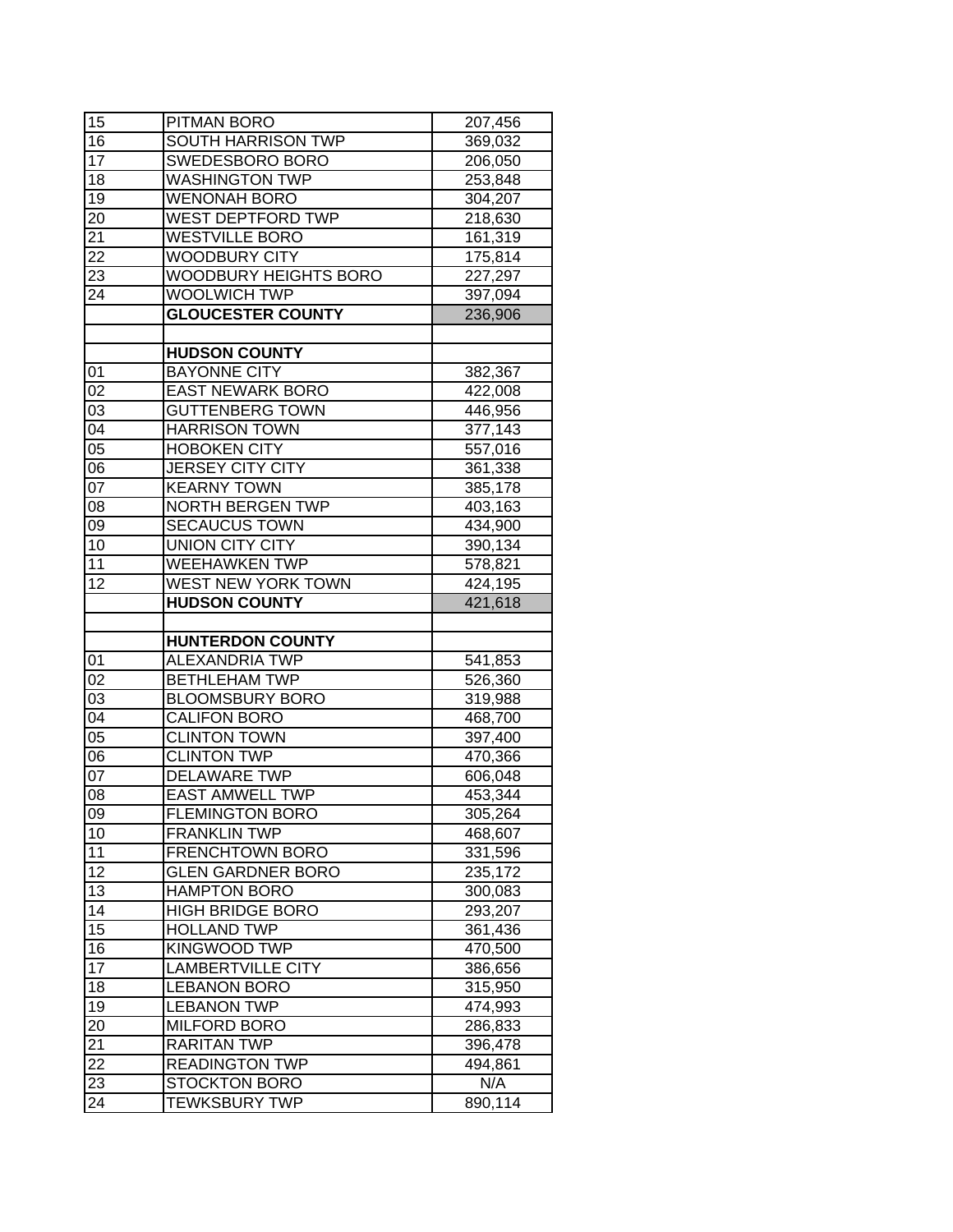| 25              | <b>UNION TWP</b>           | 356,262   |
|-----------------|----------------------------|-----------|
| 26              | <b>WEST AMWELL TWP</b>     | 489,880   |
|                 | <b>HUNTERDON COUNTY</b>    | 448,320   |
|                 |                            |           |
|                 | <b>MERCER COUNTY</b>       |           |
| 01              | <b>EAST WINDSOR TWP</b>    | 305,547   |
| 02              | <b>EWING TWP</b>           | 250,117   |
| 03              | <b>HAMILTON TWP</b>        | 259,470   |
| 04              | <b>HIGHTSTOWN BORO</b>     | 279,901   |
| $0\overline{5}$ | <b>HOPEWELL BORO</b>       | 417,715   |
| 06              | <b>HOPEWELL TWP</b>        | 526,008   |
| $0\overline{7}$ | <b>LAWRENCE TWP</b>        | 342,477   |
| 08              | PENNIGTON BORO             | 449,997   |
| 09              | PRINCETON BORO             | 805,345   |
| 10              | PRINCETON TWP              | 877,781   |
| $\overline{11}$ | <b>TRENTON CITY</b>        | 108,370   |
| $\overline{12}$ | <b>WASHINGTON TWP</b>      | 346,196   |
| $\overline{13}$ | <b>WEST WINDSOR TWP</b>    | 514,888   |
|                 | <b>MERCER COUNTY</b>       | 309,262   |
|                 |                            |           |
|                 | <b>MIDDLESEX COUNTY</b>    |           |
| 01              | <b>CARTERET BORO</b>       | 328,068   |
| 02              | <b>CRANBURY TWP</b>        | 637,115   |
| 0 <sub>3</sub>  | <b>DUNELLEN BORO</b>       | 339,779   |
| 04              | <b>EAST BRUNSWICK TWP</b>  | 390,040   |
| 05              | <b>EDISON TWP</b>          | 381,024   |
| 06              | <b>HELMETTA BORO</b>       | 260,000   |
| 07              | <b>HIGHLAND PARK BORO</b>  | 381,147   |
| 08              | <b>JAMESBURG BORO</b>      | 299,513   |
| 09              | <b>METUCHEN BORO</b>       | 400,840   |
| 10              | <b>MIDDLESEX BORO</b>      | 323,980   |
| 11              | <b>MILLTOWN BORO</b>       | 347,719   |
| 12              | <b>MONROE TWP</b>          | 366,029   |
| $1\overline{3}$ | <b>NEW BRUNSWICK CITY</b>  | 337,324   |
| 14              | <b>NORTH BRUNSWICK TWP</b> | 331,483   |
| $\overline{15}$ | <b>OLD BRIDGE TWP</b>      | 367,269   |
| 16              | PERTH AMBOY CITY           | 328,475   |
| 17              | PISCATAWAY TWP             | 353,642   |
| 18              | PLAINSBORO TWP             | 350,800   |
| 19              | SAYREVILLE BORO            | 343,256   |
| 20              | <b>SOUTH AMBOY CITY</b>    | 372,180   |
| 21              | SOUTH BRUNSWICK TWP        | 399,462   |
| 22              | SOUTH PLAINSFIELD BORO     | 356,330   |
| 23              | SOUTH RIVER BORO           | 345,165   |
| 24              | SPOTSWOOD BORO             | 290,399   |
| 25              | WOODBRIDGE TWP             | 325,294   |
|                 | <b>MIDDLESEX COUNTY</b>    | 355,605   |
|                 |                            |           |
|                 | <b>MOMMOUTH COUNTY</b>     |           |
| 01              | <b>ABERDEEN TWP</b>        | 323,486   |
| 02              | <b>ALLENHURST BORO</b>     | 1,300,000 |
| 03              | <b>ALLENTOWN BORO</b>      | 333,711   |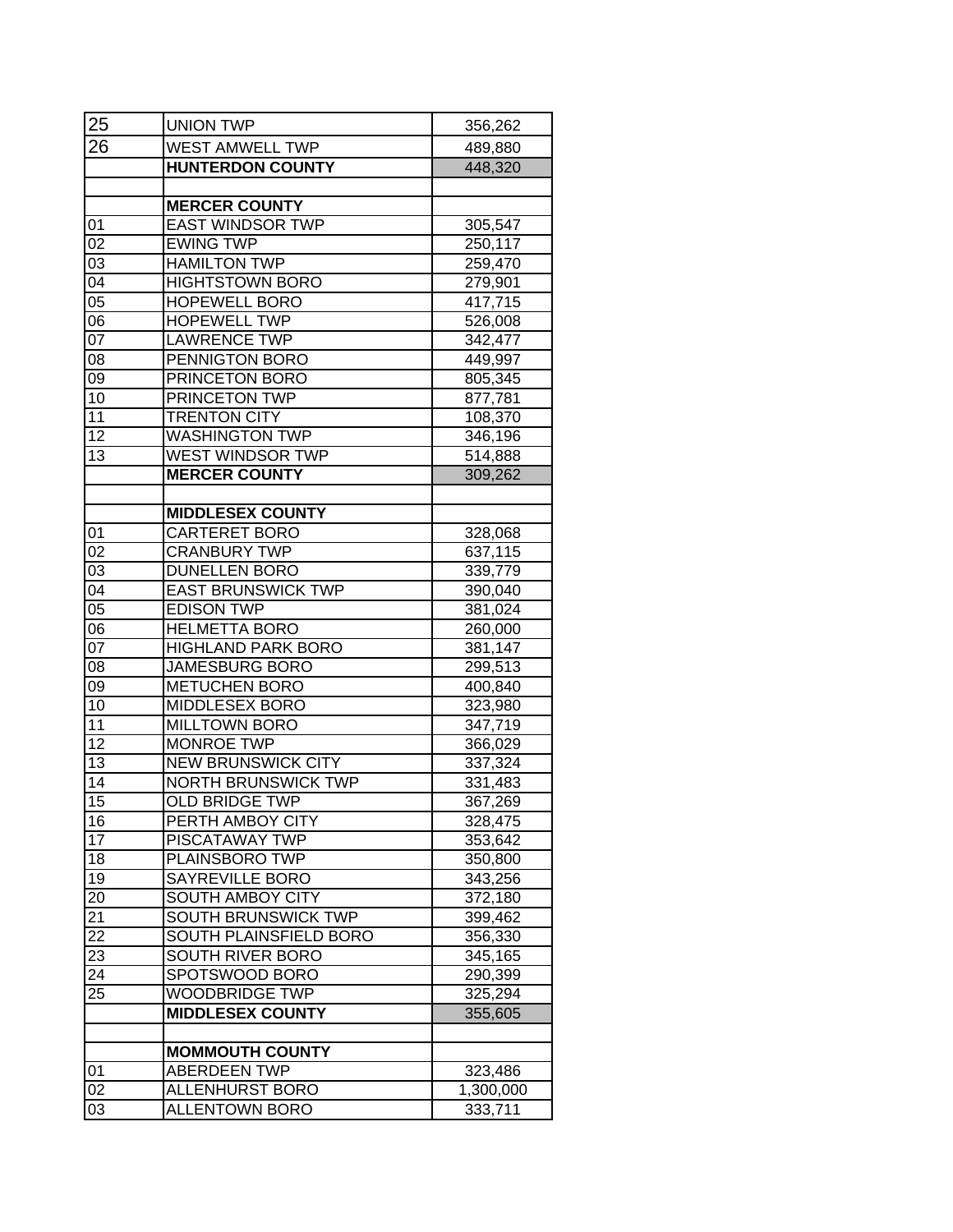| 04              | <b>ASBURY PARK CITY</b>    | 269,581   |
|-----------------|----------------------------|-----------|
| 05              | ATLANTIC HIGHLANDS BORO    | 413,834   |
| 06              | AVON-BY-THE-SEA BOR        | 1,126,714 |
| 07              | <b>BELMAR BORO</b>         | 595,841   |
| 08              | <b>BRADLEY BEACH BORO</b>  | 543,428   |
| 09              | <b>BRIELLE BORO</b>        | 867,293   |
| 10              | <b>COLTS NECK TWP</b>      | 926,244   |
| 11              | <b>DEAL BORO</b>           | 2,687,500 |
| 12              | <b>EATONTOWN BORO</b>      | 383,788   |
| 13              | <b>ENGLISHTOWN BORO</b>    | 302,874   |
| 14              | <b>FAIR HAVEN BORO</b>     | 663,982   |
| 15              | <b>FARMINGDALE BORO</b>    | 359,875   |
| 16              | FREEHOLD BORO              | 304,412   |
| 17              | <b>FREEHOLD TWP</b>        | 400,265   |
| 18              | <b>HAZLET TWP</b>          | 343,846   |
| 19              | <b>HIGHLANDS BORO</b>      | 331,837   |
| 20              | <b>HOLMDEL TWP</b>         | 727,305   |
| 21              | <b>HOWELL TWP</b>          | 349,110   |
| 22              | <b>INTERLAKEN BORO</b>     | 802,867   |
| 23              | <b>KEANSBURG BORO</b>      | 237,247   |
| 24              | <b>KEYPORT BORO</b>        | 296,155   |
| 25              | <b>LITTLE SILVER BORO</b>  | 684,796   |
| 26              | <b>LOCH ARBOUR VILLAGE</b> | 1,130,600 |
| 27              | <b>LONG BRANCH CITY</b>    | 514,362   |
| 28              | <b>MANALAPAN TWP</b>       | 394,477   |
| 29              | <b>MANASQUAN BORO</b>      | 724,460   |
| 30              | <b>MARLBORO TWP</b>        | 537,118   |
| 31              | <b>MATAWAN BORO</b>        | 355,175   |
| $\overline{32}$ | <b>MIDDLETOWN TWP</b>      | 450,834   |
| 33              | <b>MILLSTONE TWP</b>       | 673,498   |
| 34              | <b>MONMOUTH BEACH BORO</b> | 650,603   |
| 35              | NEPTUNE TWP                | 361,137   |
| 36              | NEPTUNE CITY BORO          | 299,570   |
| 37              | <b>OCEAN TWP</b>           | 495,151   |
| 38              | <b>OCEANPORT BORO</b>      | 651,629   |
| 39              | RED BANK BORO              | 413,431   |
| 40              | ROOSEVELT BORO             | N/A       |
| 41              | RUMSON BORO                | 1,464,260 |
| 42              | SEA BRIGHT BORO            | 733,565   |
| 43              | SEA GIRT BORO              | 1,368,926 |
| 44              | SHREWSBURY BORO            | 578,862   |
| 45              | <b>SHREWSBURY TWP</b>      | 230,083   |
| 46              | LAKE COMO BORO             | 352,192   |
| 47              | <b>SPRING LAKE BORO</b>    | 1,826,323 |
| 48              | SPRING LAKE HEIGHTS BORO   | 540,882   |
| 49              | TINTON FALLS BORO          | 367,215   |
| 50              | <b>UNION BEACH BORO</b>    | 283,081   |
| 51              | <b>UPPER FREEHOLD TWP</b>  | 511,935   |
| 52              | <b>WALL TWP</b>            | 517,778   |
| 53              | WEST LONG BRANCH BORO      | 458,450   |
|                 | <b>MONMOUTH COUNTY</b>     | 490,237   |
|                 |                            |           |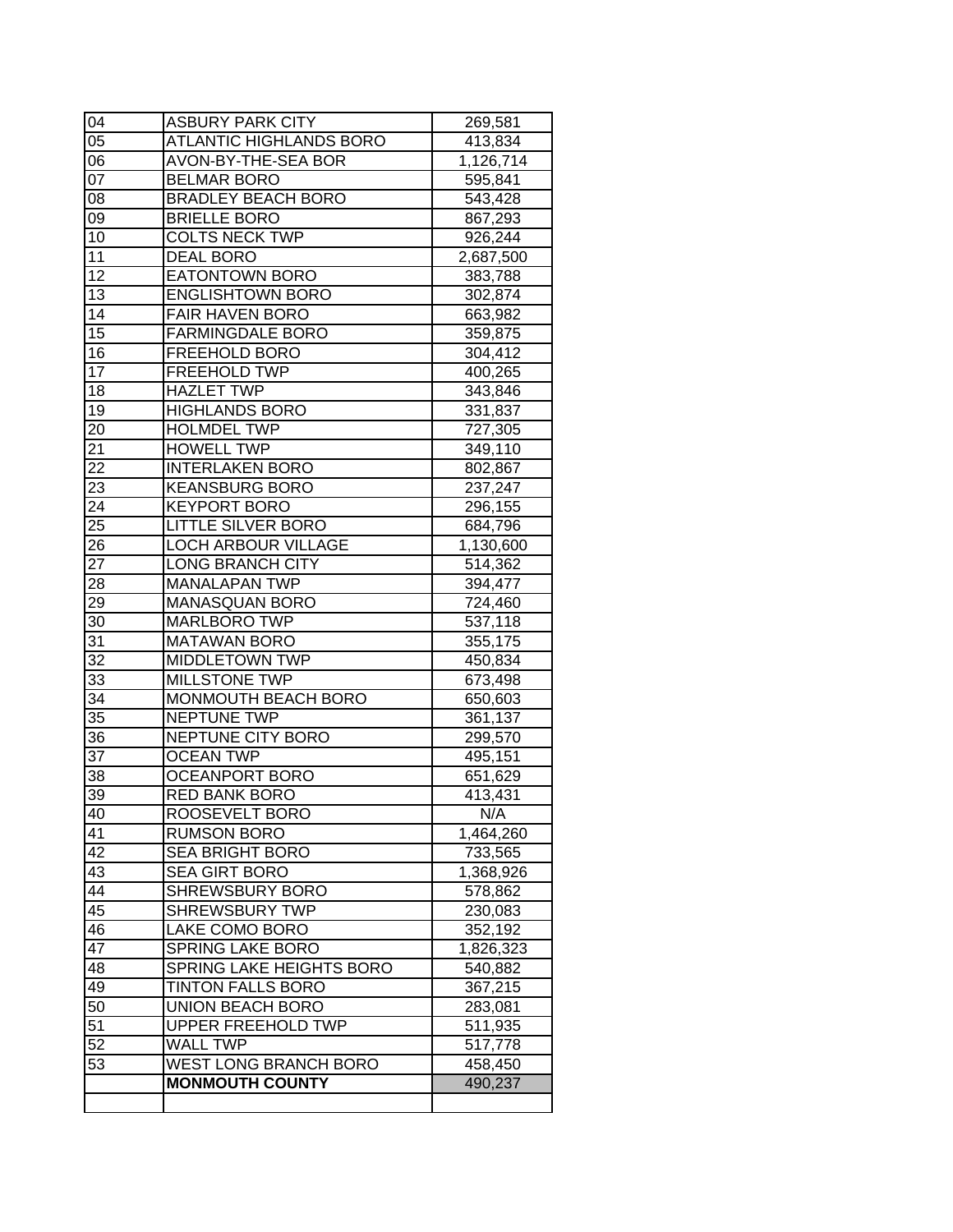|                 | <b>MORRIS COUNTY</b>        |           |
|-----------------|-----------------------------|-----------|
| 01              | <b>BOONTON TOWN</b>         | 448,097   |
| 02              | <b>BOONTON TWP</b>          | 976,243   |
| 03              | <b>BULTER BORO</b>          | 352,095   |
| 04              | <b>CHATHAM BORO</b>         | 795,696   |
| $\overline{05}$ | <b>CHATHAM TWP</b>          | 811,052   |
| 06              | <b>CHESTER BORO</b>         | 565,854   |
| 07              | <b>CHESTER TWP</b>          | 852,930   |
| 08              | <b>DENVILLE TWP</b>         | 482,609   |
| 09              | DOVER TOWN                  | 363,770   |
| 10              | <b>EAST HANOVER TWP</b>     | 566,882   |
| 11              | <b>FLORHAM PARK BORO</b>    | 638,202   |
| 12              | <b>HANOVER TWP</b>          | 509,705   |
| 13              | <b>HARDING TWP</b>          | 1,568,771 |
| 14              | <b>JEFFERSON TWP</b>        | 383,397   |
| 15              | <b>KINNELON BORO</b>        | 753,698   |
| 16              | <b>LINCOLN PARK BORO</b>    | 386,165   |
| 17              | <b>MADISON BORO</b>         | 761,795   |
| 18              | <b>MENDHAM BORO</b>         | 910,474   |
| 19              | <b>MENDHAM TWP</b>          | 1,161,863 |
| 20              | MINE HILL TWP               | 358,149   |
| 21              | <b>MONTVILLE TWP</b>        | 641,873   |
| 22              | <b>MORRIS TWP</b>           | 604,107   |
| 23              | <b>MORRIS PLAINS BORO</b>   | 480,167   |
| 24              | <b>MORRISTOWN TOWN</b>      | 472,261   |
| 25              | <b>MOUNTAIN LAKES BORO</b>  | 941,696   |
| 26              | <b>MOUNT ARLINGTON BORO</b> | 419,181   |
| 27              | <b>MOUNT OLIVE TWP</b>      | 417,649   |
| 28              | <b>NETCONG BORO</b>         | 285,911   |
| 29              | PARSIPPANY-TROY HILLS TWP   | 422,653   |
| 30              | <b>LONG HILL TWP</b>        | 553,119   |
| 31              | PEQUANNOCK TWP              | 425,908   |
| 32              | <b>RANDOLPH TWP</b>         | 608,741   |
| 33              | RIVERDALE BORO              | 363,653   |
| 34              | ROCKAWAY BORO               | 353,324   |
| 35              | <b>ROCKAWAY TWP</b>         | 408,401   |
| 36              | ROXBURY TWP                 | 411,451   |
| 37              | <b>VICTORY GARDENS BORO</b> | 284,794   |
| 38              | <b>WASHINGTON TWP</b>       | 530,434   |
| 39              | WHARTON BORO                | 373,112   |
|                 | <b>MORRIS COUNTY</b>        | 531,039   |
|                 |                             |           |
|                 | <b>OCEAN COUNTY</b>         |           |
| 01              | <b>BARNEGAT TWP</b>         | 316,874   |
| 02              | <b>BARNEGAT LIGHT BORO</b>  | 1,106,591 |
| 03              | <b>BAY HEAD BORO</b>        | 1,068,885 |
| 04              | <b>BEACH HAVEN BORO</b>     | 793,997   |
| 05              | <b>BEACHWOOD BORO</b>       | 275,691   |
| 06              | <b>BERKELEY BORO</b>        | 253,979   |
| 07              | <b>BRICK TWP</b>            | 346,819   |
| 08              | TOMS RIVER TOWNSHIP         | 367,550   |
| 09              | EAGLESWOOD TWP              | 311,000   |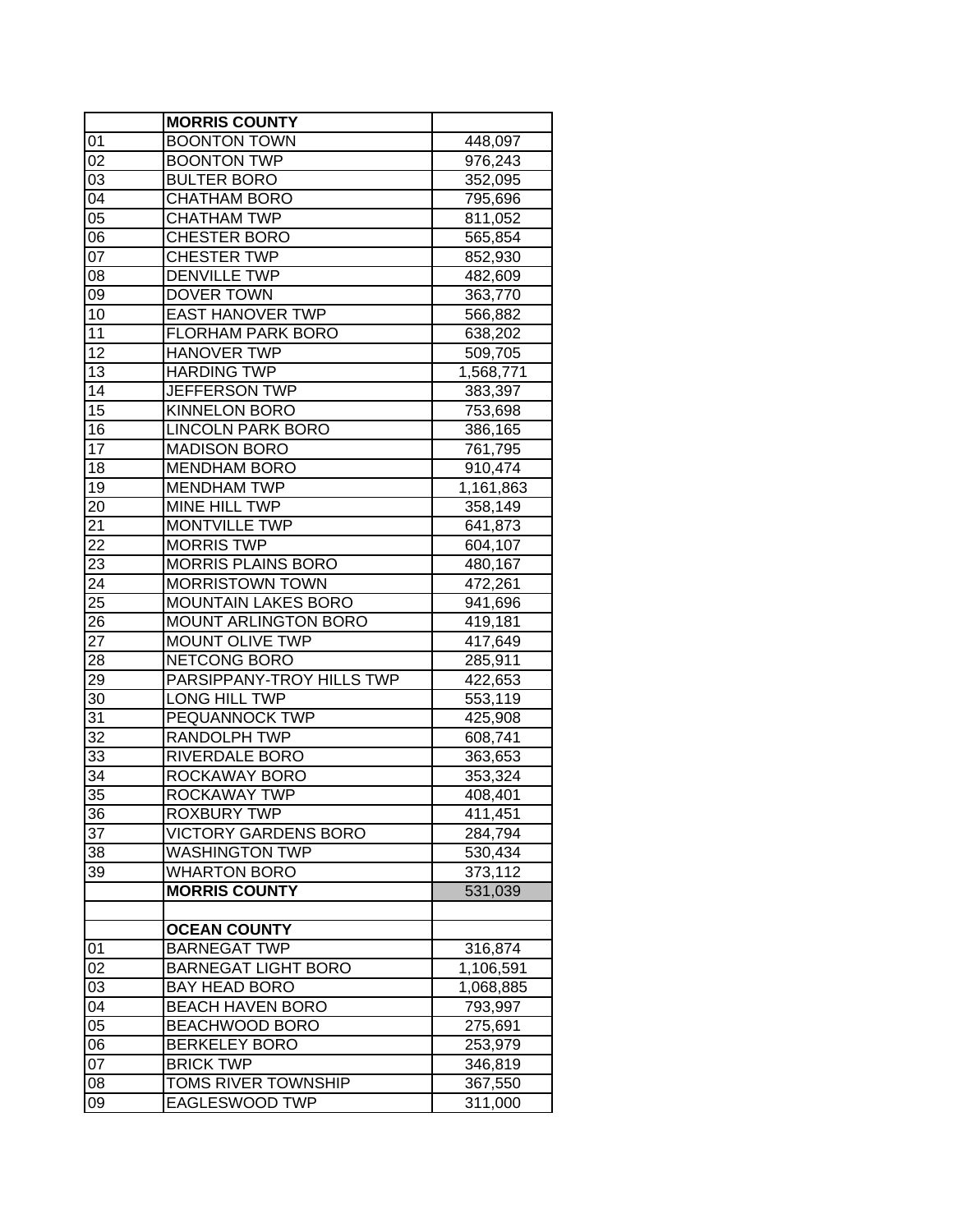| $\overline{1}0$ | HARVEY CEDARS BORO           | 1,128,413          |
|-----------------|------------------------------|--------------------|
| 11              | <b>ISLAND HEIGHTS BORO</b>   | 358,632            |
| $1\overline{2}$ | <b>JACKSON TWP</b>           | 364,411            |
| 13              | <b>LACEY TWP</b>             | 320,667            |
| 14              | <b>LAKEHURST BORO</b>        | 212,945            |
| $\overline{15}$ | LAKEWOOD TWP                 | 264,811            |
| 16              | <b>LAVALLETTE BORO</b>       | 878,194            |
| 17              | <b>LITTLE EGG HARBOR TWP</b> | 269,453            |
| 18              | <b>LONG BEACH TWP</b>        | 997,614            |
| 19              | <b>MANCHESTER TWP</b>        | 242,240            |
| 20              | <b>MANTOLOKING BORO</b>      | 2,296,500          |
| 21              | <b>OCEAN TWP</b>             | 309,136            |
| $\overline{22}$ | <b>OCEAN GATE BORO</b>       | 244,748            |
| 23              | PINE BEACH BORO              | 358,406            |
| 24              | PLUMSTED TWP                 | 398,436            |
| 25              | POINT PLEASANT BORO          | 427,760            |
| $2\overline{6}$ | POINT PLEASANT BEACH BORO    | 687,482            |
| 27              | <b>SEASIDE HEIGHTS BORO</b>  | 282,892            |
| 28              | <b>SEASIDE PARK BORO</b>     | 610,167            |
| 29              | SHIP BOTTOM BORO             | 669,010            |
| 30              | SOUTH TOMS RIVER BORO        | 233,726            |
| 31              | <b>STAFFORD BORO</b>         | 361,519            |
| 32              | <b>SURF CITY BORO</b>        | 914,333            |
| 33              | <b>TUCKERTON BORO</b>        | 280,128            |
|                 | <b>OCEAN COUNTY</b>          | 363,555            |
|                 |                              |                    |
|                 | <b>PASSAIC COUNTY</b>        |                    |
|                 |                              |                    |
| 01              | <b>BLOOMINGDALE BORO</b>     |                    |
| 02              | <b>CLIFTON CITY</b>          | 358,260<br>402,902 |
| 03              | <b>HALEDON BORO</b>          | 383,731            |
| $0\overline{4}$ | <b>HAWTHORNE BORO</b>        | 432,736            |
| $\overline{05}$ | <b>LITTLE FALLS TWP</b>      | 420,997            |
| 06              | <b>NORTH HALEDON BORO</b>    | 514,358            |
| 07              | PASSAIC CITY                 |                    |
| 08              | PATERSON CITY                | 378,660<br>355,644 |
| 09              | POMPTON LAKES BORO           | 357,439            |
| 10              | PROSPECT PARK BORO           |                    |
| 11              | RINGWOOD BORO                | 383,054<br>412,456 |
| 12              | TOTOWA BORO                  | 481,655            |
| 13              | WANAQUE BORO                 | 351,090            |
| 14              | <b>WAYNE TWP</b>             | 517,954            |
| 15              | WEST MILFORD TWP             | 333,675            |
| 16              | <b>WEST PATERSON BORO</b>    | 441,406            |
|                 | <b>PASSAIC COUNTY</b>        | 407,788            |
|                 |                              |                    |
|                 | <b>SALEM COUNTY</b>          |                    |
| 01              | <b>ALLOWAY TWP</b>           | 163,920            |
| 02              | <b>CARNEYS POINT TWP</b>     | 145,671            |
| 03              | <b>ELMER BORO</b>            | 183,397            |
| 04              | <b>ELSINBORO TWP</b>         | 171,341            |
| 05              | LOWER ALLOWAYS CREEK TWP     | 100,000            |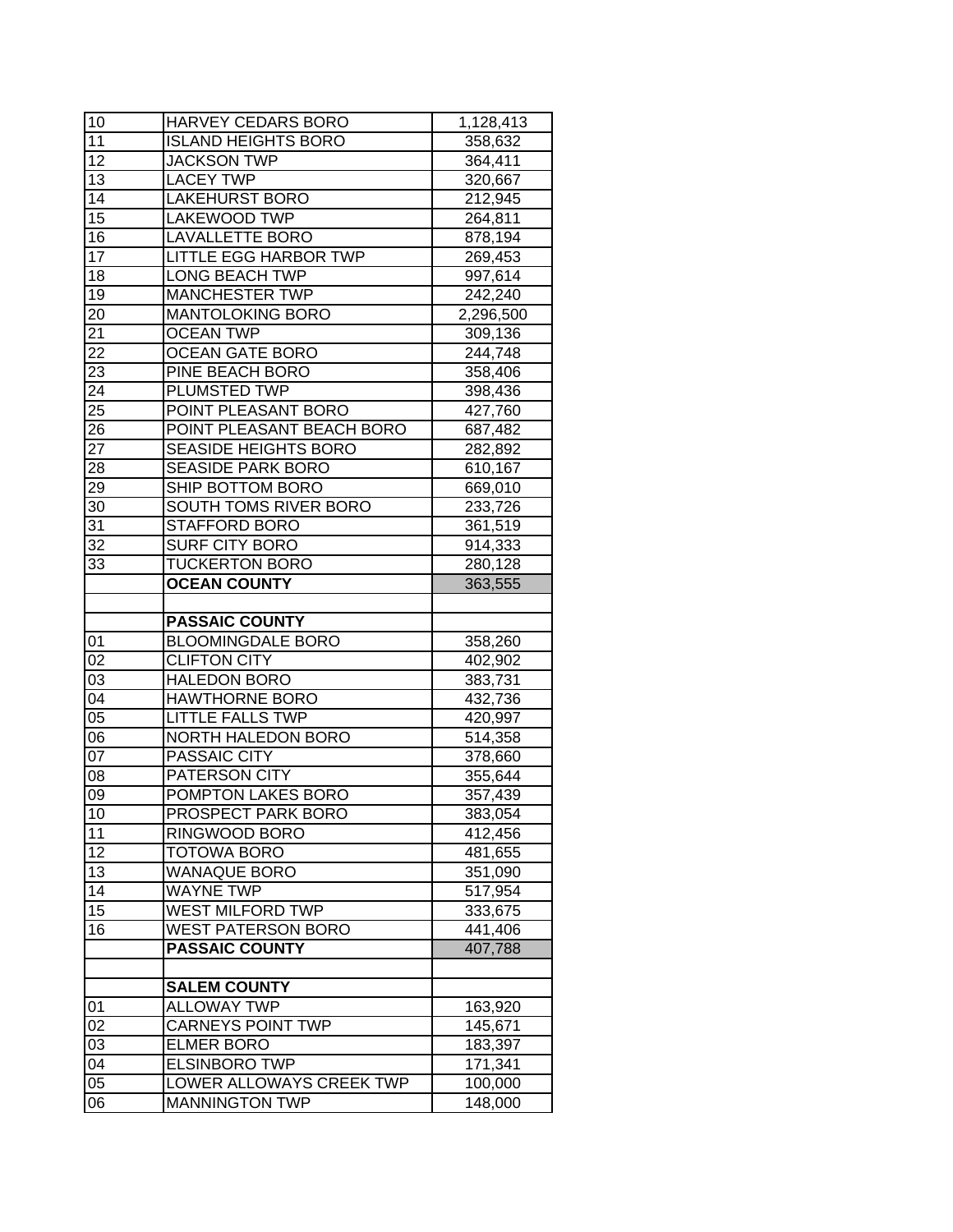| 07              | <b>OLDSMAN TWP</b>           | 197,146 |
|-----------------|------------------------------|---------|
| 08              | PENNS GROVE TWP              | 131,257 |
| 09              | PENNSVILLE TWP               | 168,025 |
| 10              | PILESGROVE TWP               | 309,209 |
| 11              | PITTSGROVE TWP               | 197,349 |
| 12              | <b>QUINTON TWP</b>           | 84,000  |
| $1\overline{3}$ | <b>SALEM CITY</b>            | 106,820 |
| 14              | UPPER PITTSGROVE TWP         | 260,620 |
| 15              | WOODSTOWN BORO               | 231,929 |
|                 | <b>SALEM COUNTY</b>          | 171,618 |
|                 |                              |         |
|                 | <b>SOMERSET COUNTY</b>       |         |
| 01              | <b>BEDMINSTER TWP</b>        | 383,577 |
| 02              | <b>BERNARDS TWP</b>          | 599,152 |
| 03              | <b>BERNARDSVILE BORO</b>     | 815,786 |
| 04              | <b>BOUND BROOK BORO</b>      | 333,372 |
| $\overline{05}$ | <b>BRANCHBURG TWP</b>        | 431,853 |
| 06              | <b>BRIDGEWATER TWP</b>       | 433,121 |
| 07              | <b>FAR HILLS BORO</b>        | 625,929 |
| 08              | <b>FRANKLIN TWP</b>          | 348,449 |
| 09              | <b>GREEN BROOK TWP</b>       | 511,587 |
| 10              | <b>HILLSBOROUGH TWP</b>      | 375,269 |
| 11              | <b>MANVILLE BORO</b>         | 314,792 |
| 12              | MILLSTONE BORO               | 368,000 |
| 13              | MONTGOMERY TWP               | 624,137 |
| 14              | <b>NORTH PLAINFIELD BORO</b> | 309,115 |
| 15              | PEAPACK-GLADSTONE BORO       | 564,980 |
| 16              | RARITAN BORO                 | 373,718 |
| 17              | ROCKY HILL BORO              | 481,714 |
| 18              | <b>SOMERVILLE BORO</b>       | 340,394 |
| 19              | SOUTH BOUND BROOK BORO       | 291,155 |
| 20              | <b>WARREN TWP</b>            | 825,858 |
| 21              | <b>WATCHUNG BORO</b>         | 745,756 |
|                 | <b>SOMERSET COUNTY</b>       | 413,182 |
|                 |                              |         |
|                 | <b>SUSSEX COUNTY</b>         |         |
| 01              | ANDOVER BORO                 | 281,390 |
| 02              | <b>ANDOVER TWP</b>           | 349,954 |
| 03              | <b>BRANCHVILLE BORO</b>      | 277,333 |
| 04              | BYRAM TWP                    | 352,075 |
| 05              | <b>FRANKFORD TWP</b>         | 352,811 |
| 06              | <b>FRANKLIN BORO</b>         | 255,565 |
| 07              | <b>FREDON TWP</b>            | 405,106 |
| 08              | <b>GREEN TWP</b>             | 401,717 |
| 09              | <b>HAMBURG BORO</b>          | 238,402 |
| 10              | <b>HAMPTON BORO</b>          | 313,805 |
| 11              | <b>HARDYSTON BORO</b>        | 361,539 |
| 12              | <b>HOPATCONG BORO</b>        | 273,152 |
| 13              | LAFAYETTE BORO               | 445,515 |
| 14              |                              |         |
|                 | <b>MONTAGUE TWP</b>          | 169,300 |
| 15              | <b>NEWTON TOWN</b>           | 289,755 |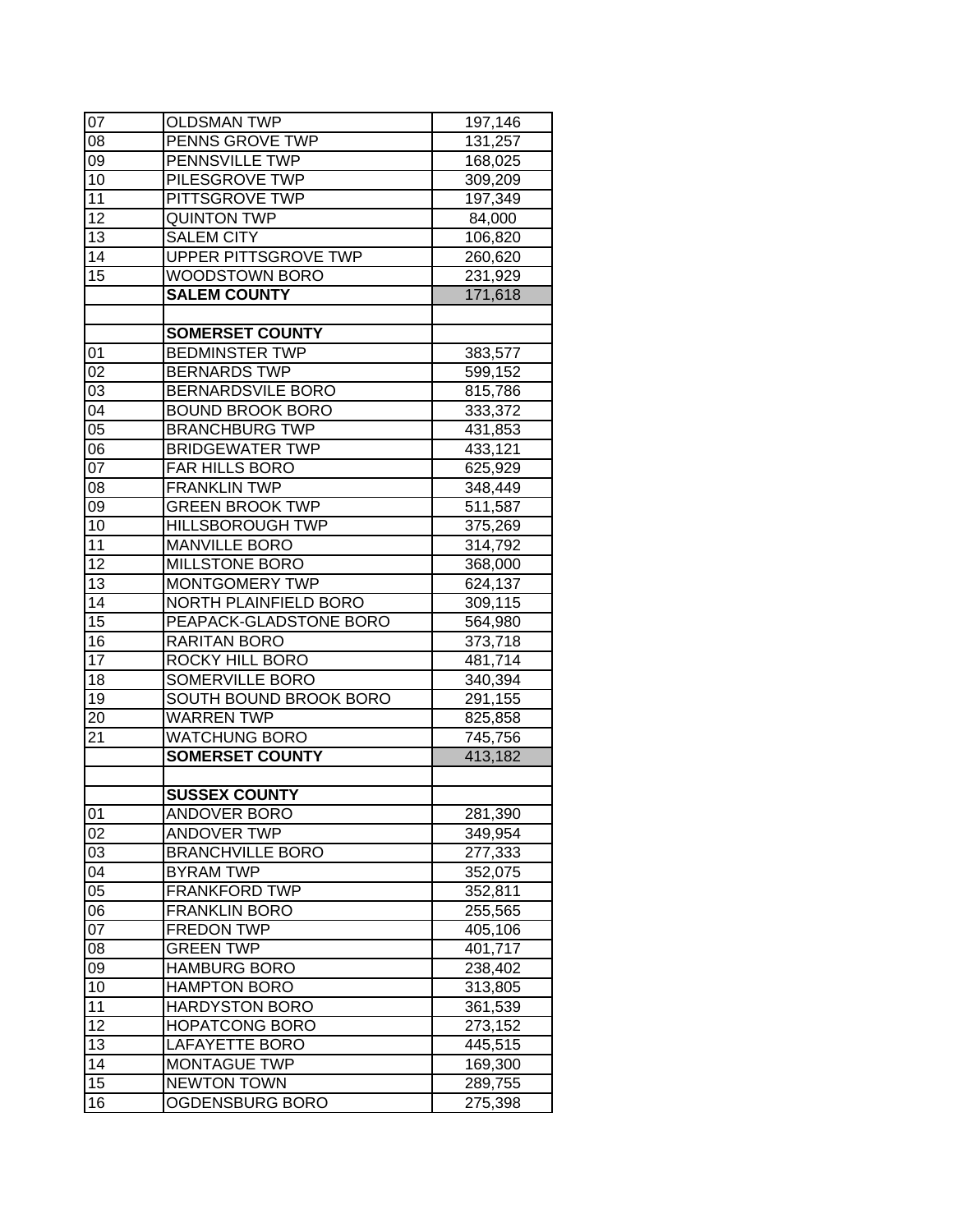| 17                    | SANDYSTON BORO                                 | 304,250            |
|-----------------------|------------------------------------------------|--------------------|
| 18                    | <b>SPARTA TWP</b>                              | 491,800            |
| 19                    | <b>STANHOPE BORO</b>                           | 265,443            |
| 20                    | <b>STILLWATER TWP</b>                          | 274,825            |
| 21                    | <b>SUSSEX TWP</b>                              | 248,191            |
| 22                    | <b>VERNON TWP</b>                              | 260,961            |
| 23                    | <b>WALPACK TWP</b>                             | N/A                |
| 24                    | <b>WANTAGE TWP</b>                             | 304,279            |
|                       | <b>SUSSEX COUNTY</b>                           | 323,630            |
|                       |                                                |                    |
|                       | <b>UNION COUNTY</b>                            |                    |
| 01                    | <b>BERKELEY HEIGHTS TWP</b>                    | 591,319            |
| 02                    | <b>CLARK TWP</b>                               | 442,764            |
| 03                    | <b>CRANFORD TWP</b>                            | 461,047            |
| 04                    | <b>ELIZABETH CITY</b>                          | 394,126            |
| $\overline{05}$       | FANWOOD BORO                                   | 445,319            |
| 06                    | <b>GARWOOD BORO</b>                            | 398,785            |
| 07                    | <b>HILLSIDE TWP</b>                            | 346,272            |
| 08                    | <b>KENILWORTH BORO</b>                         | 402,860            |
| 09                    | <b>LINDEN CITY</b>                             | 356,516            |
| 10                    | <b>MOUNTAINSIDE BORO</b>                       | 681,815            |
| 11                    | <b>NEW PROVIDENCE BORO</b>                     | 617,583            |
| 12                    | PLAINFIELD CITY                                | 325,331            |
| 13                    | <b>RAHWAY CITY</b>                             | 326,230            |
| 14                    | ROSELLE BORO                                   | 276,910            |
| 15                    | ROSELLE PARK BORO                              | 324,254            |
| 16                    | <b>SCOTCH PLAINS TWP</b>                       | 520,625            |
| 17                    | <b>SPRINGFIELD TWP</b>                         | 431,005            |
| 18                    | <b>SUMMIT CITY</b>                             | 1,041,736          |
| $\overline{19}$       | <b>UNION TWP</b>                               | 371,806            |
| 20                    | <b>WESTFIELD TOWN</b>                          |                    |
|                       |                                                |                    |
| 21                    | <b>WINFIELD TWP</b>                            | 738,976<br>N/A     |
|                       |                                                |                    |
|                       | <b>UNION COUNTY</b>                            | 447,247            |
|                       |                                                |                    |
|                       | <b>WARREN COUNTY</b><br><b>ALLAMUCHY TWP</b>   |                    |
| 01                    |                                                | 337,063            |
| $\overline{02}$<br>03 | <b>ALPHA BORO</b>                              | 222,747            |
| 04                    | <b>BELVIDERE TOWN</b><br><b>BLAIRSTOWN TWP</b> | 245,748            |
| 05                    | <b>FRANKLIN TWP</b>                            | 394,615            |
|                       | <b>FRELINGHUYSEN TWP</b>                       | 432,175            |
| 06<br>07              | <b>GREENWICH TWP</b>                           | 398,833            |
| 08                    | <b>HACKETTSTOWN TOWN</b>                       | 416,630<br>312,650 |
| 09                    | <b>HARDWICK TWP</b>                            | 379,000            |
| 10                    | <b>HARMAONY TWP</b>                            | 252,767            |
| 11                    | HOPE TWP                                       | 316,406            |
| 12                    | <b>INDEPENDENCE TWP</b>                        |                    |
| 13                    | <b>KNOWLTON TWP</b>                            | 340,272<br>326,022 |
| 14                    | <b>LIBERTY TWP</b>                             | 341,083            |
| $1\overline{5}$       | LOPATCONG TWP                                  |                    |
| 16                    | MANSFIELD TWP                                  | 297,118<br>337,333 |